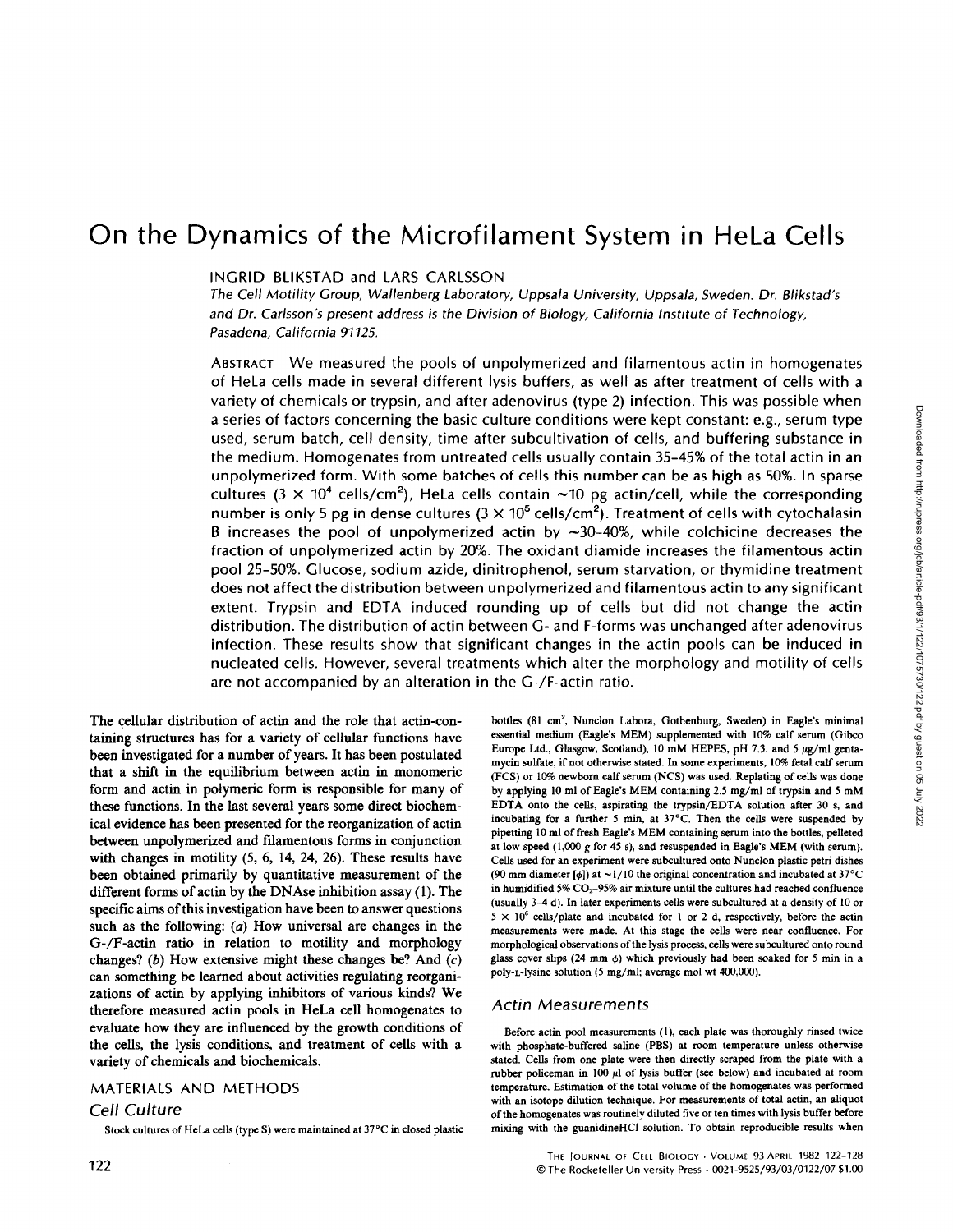measuring the total actin, aliquots must be treated with guanidineHCl before an extensive aggregation of cell components and nuclei occurs (see Results). Therefore, we usually treat an aliquot with the guanidineHCl solution immediately after lysis of the cells and before the first measurement of unpolymerized actin. The actual measurements of DNAse inhibitor activity were performed as described by Blikstad et al. (1), except that the Zeiss PMQ3 spectrophotometer was connected to a microcomputer (ABC 80, Luxor, Motala, Sweden) for which we have developed a program that takes care of the data recording, storage, and processing in a semiautomatic way. This allows one person to easily measure four samples every 3 or 4 min.

The DNAse (DN-100, Sigma Chemical Co., St . Louis, MO) was purified and calibrated against purified rabbit skeletal muscle actin as described earlier (1, 6) . The specific inhibitor activity was estimated to  $90,870 \pm 890$  (n = 14) inhibitor U/mg actin.

#### Lysis Buffers

All lysis buffers were freshly made and stored at +4°C for not more than a week. The following buffers were used for lysis of cells:

MgISO buffer: 150 mM NaCl, 2 mM MgCl<sub>2</sub>, 10 mM potassium phosphate, pH 7.6, 0.2 mM ATP, 0.2 mM dithioerythritol (DTE), 0.01 mM phenylmethylsulfonylfluoride (PMSF), and 0.5% Triton X-100.

PEG buffer: 140 mM NaCl, 5 mM MgCl<sub>2</sub>, 10 mM Tris-HCl, pH 7.6, 4% polyethylenglycol (PEG) 6,000, 0.2 mM DTE, and 0.5% Triton X-100.

PolyAm buffer: 150 mM KCl, 5 mM MgCl<sub>2</sub>, 5 mM ammonium acetate, 5 mM potassium phosphate, pH 7.0, <sup>8</sup> mM putresceine, <sup>1</sup> mM spermidine, 0.2 mM DTE, and 0.5% Triton X-100.

 $F$  buffer: 100 mM NaF, 50 mM KCl, 2 mM MgCl<sub>2</sub>, 10 mM potassium phosphate, pH 7.6, 0.2 mM DTE, and 0.5% Triton X-100.

MT buffer: 100 mM PIPES, pH 6.75, 1 mM MgCl<sub>2</sub>, 1 mM GTP, 1 mM EGTA, 0.2 mM DTE, 1 M sucrose, and 0.5% Triton X-100.

SF buffer: 100 mM NaF, 50 mM KCl, 2 mM MgCl<sub>2</sub>, 1 mM EGTA, 10 mM potassium phosphate, pH 7.0, 0.2 mM DTE, <sup>I</sup> M sucrose, and 0.5% Triton X-100.

## Chemicals and Other Reagents

Cytochalasin B was dissolved in dimethylsulfoxide. All other chemicals and biochemicals used to treat cells were dissolved in Eagle's MEM. Fine chemicals and drugs were obtained from Sigma Chemical Co. The adenovirus type 2 was a kind gift of Professor Lennart Philipson at the Biomedical Center, Uppsala.

#### RESULTS

## Characterization of the MgISO Lysis Buffer

The lysis buffer for actin measurements was originally designed such that both filamentous and unpolymerized actin (possibly in the form of profilactin) should be kept stable (1) . Therefore, the buffer contained both mono- and divalent cations, ATP, and <sup>a</sup> reducing agent, DTE (this buffer is called MgISO buffer).

A long series of measurements of actin pools performed on HeLa cell homogenates showed that a rather rapid increase in the pool of unpolymerized actin (depolymerization) occurred during the first 10-20 min after lysis . In some cases the first measured value of unpolymerized actin (1-3 min after lysis) was as low as 25-30% of the total actin, while in other experiments the initial value was 40-50%. Usually, a constant value which ranged between 50 and 60% unpolymerized actin was obtained after 20 min of incubation. One typical example is shown in Fig. 1. This apparent depolymerization of filamentous actin in HeLa cell homogenates is different from what has been observed in homogenates of pancreatic beta-cells where a polymerization has been observed (26) . However, in some types of extracts of human platelets a depolymerization has been detected (6). The depolymerization observed in HeLa cell homogenates is, in contrast to platelet extracts, not affected by the free  $Ca^{2+}$  concentration, since inclusion of 5 mM EGTA in the lysis buffer did not have any significant effect. Several other modifications of the lysis buffer were tested but had no



FIGURE <sup>1</sup> Determination of actin pools in homogenates of HeLa cells. Cells from one petri dish (90 mm  $\phi$ ) were lysed in 100  $\mu$ l of MgISO buffer as described in Materials and Methods. DNAse inhibitor activity in the homogenate was determined at different times after lysis both before and after guanidineHCl treatment. The results are expressed as % unpolymerized actin of the total amount (+ guanidineHCl) . The total actin concentration in the sample was  $\sim$ 0.7 mg/ml.

effect on the stability of the actin pools: increasing the  $Mg^{2+}$ concentration (up to 20 mM), adding a variety of protease inhibitors (PMSF, TPCK, and TLCK), incubating the homogenates at +4°C instead of at room temperature.

## Characterization of the Growth Conditions

During these experiments it was obvious that various factors concerned with the culturing of the cells were important for the final result obtained in the actin measurements. We investigated this in some detail, while lysing the cells in the MgISO buffer as described above.

Long-term culture of cells  $(\geq 1 \text{ month})$  in different types of sera influences to a great extent the results obtained in the actin measurements. If HeLa cells were cultured in FCS instead of ordinary calf serum or NCS, both the lysis behavior and the actin pool measurements were affected. After application of the detergent-containing buffer to the cells, the remaining cellular debris and intact nuclei usually form large aggregates and eventually clump together into one piece. The time it takes for this aggregation to reach completion is much shorter when cells have been cultured in FCS (1/2-1 min), as compared with cells grown in ordinary calf serum (2-5 min). The fraction of actin in an unpolymerized form was only  $\sim$ 25-30% if the cells were grown in FCS, and this distribution was quite stable during 30-60 min of incubation of the homogenates (data not shown; compare Fig. 1). However, the fast and extensive aggregation of cellular debris represented a technical problem in taking a representative sample for measurement of the total amount of actin (+guanidineHCl) .

Not only differences between serum types have been observed. Different batches of calf serum, and even the same batch after prolonged storage  $(-20^{\circ} \text{C})$  for  $>6$  months), gave different results in the actin measurements. An increased percentage of unpolymerized actin and a more extensive depolymerization of filaments are observed when cells are cultured in the presence of older batches of serum or with aliquots that have been repeatedly freezed and thawed (data not shown).

Several other parameters are important to keep as constant as possible to get reproducible results in the actin determinations . Cell density, the protocol used for removal of cells from the substrate at subcultivation, time in culture after last sub-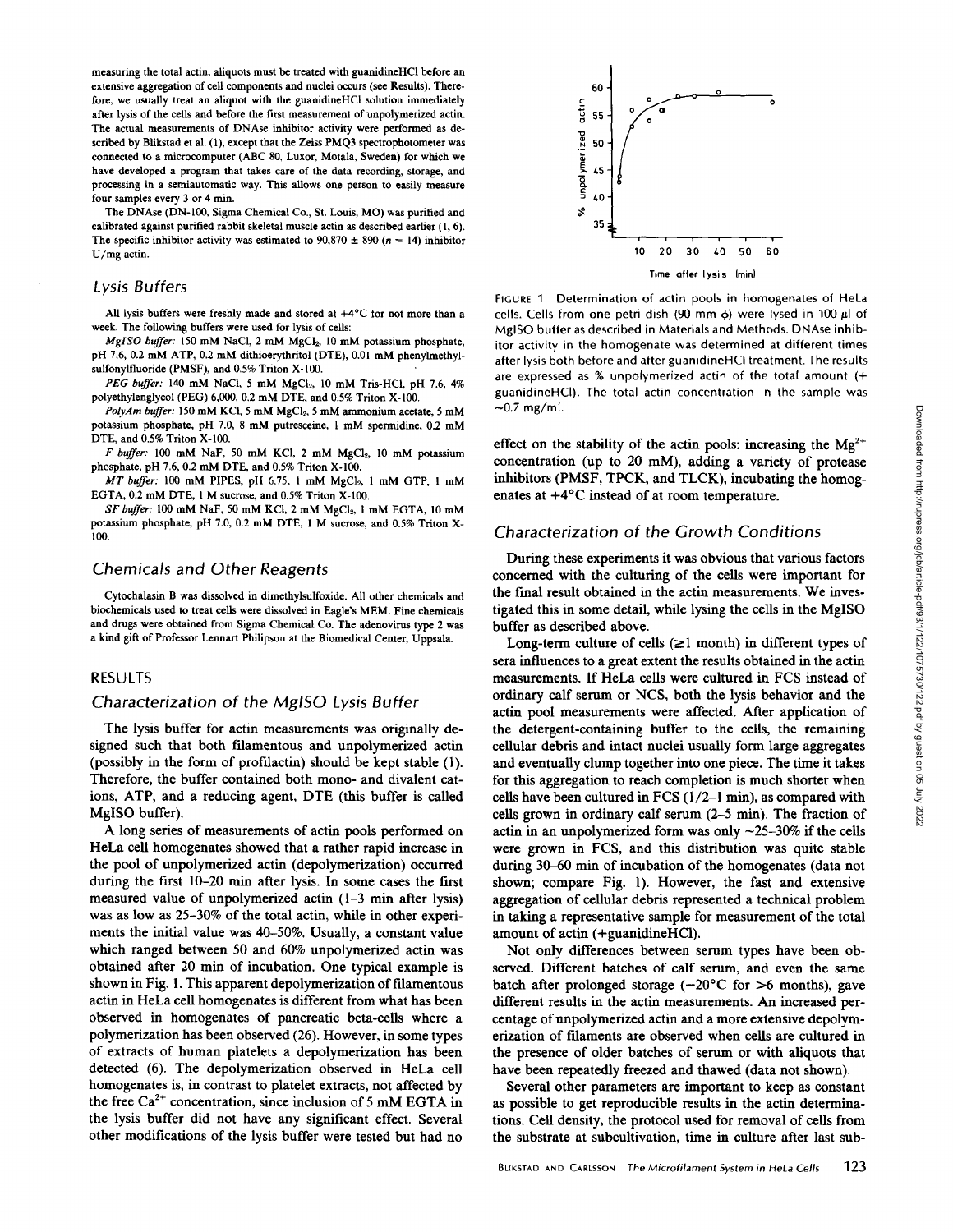cultivation, and choice of buffering substance in the culture medium (HEPES,  $PO_4^{2-}$  or  $H_2CO_3$ ) must be controlled since all these parameters influence the growth of the cells and the result of the actin measurements.

# Characterization of Lysis Buffers: Morphological Observations and Actin Measurements

Since the MgISO buffer was not sufficient to give a stable distribution of different forms of actin in HeLa cell homogenates, we started to test a series of other buffer compositions. Primarily, we used light microscopic observation of the lysis process as <sup>a</sup> rapid assay. We reasoned that if it were possible to find some conditions under which most of the cell morphology was kept intact, even after permeabilization of the cell membrane with detergent, these conditions might better stabilize the organization of actin as it was inside the cell.

Cells were cultured on poly-L-lysine-coated glass cover slips and, for an experiment, mounted either in a chamber where

the medium can be replaced (total volume  $\sim$ 200  $\mu$ l) or in a simple chamber constructed by directly inverting a glass cover slip on top of  $\sim$ 100  $\mu$ l lysis buffer which has been placed on a microscope slide inside a thin teflon ring. Observing cells in a phase-contrast microscope continuously during the lysis process showed that complete disruption of cells is obtained within seconds after application of all the Triton X-100-containing buffers tested here. A more or less pronounced retraction of the cell edge and contraction of cell processes occurs during the first 10-20 s in most, but not all, of the solutions tested. Therefore, this is the most critical part of the lysis procedure, during which large changes in the organization of actin might be induced simply by breaking up the cells. Most of the cytoplasmic structures are rapidly solubilized in the MgISO buffer, and after 5-10 min many of the remaining nuclear residues lose their contact with the cover slip (Fig. 2b and c). The cells are similarly rapidly solubilized and disrupted when lysed in a poly-amine-containing buffer (PolyAm; Fig. 2d and  $e$ ). If polyethyleneglycol (PEG) is included in the lysis buffer



buffer. (d and e) Cells lysed in PolyAm buffer. (f and g) Cells lysed in PEG buffer. (h and i) Cells lysed in F buffer. (j and k) Cell lysed in MT buffer. (*l* and *m*) Cell lysed in SF buffer.  $a, \times 750$ .  $b-m, \times 450$ .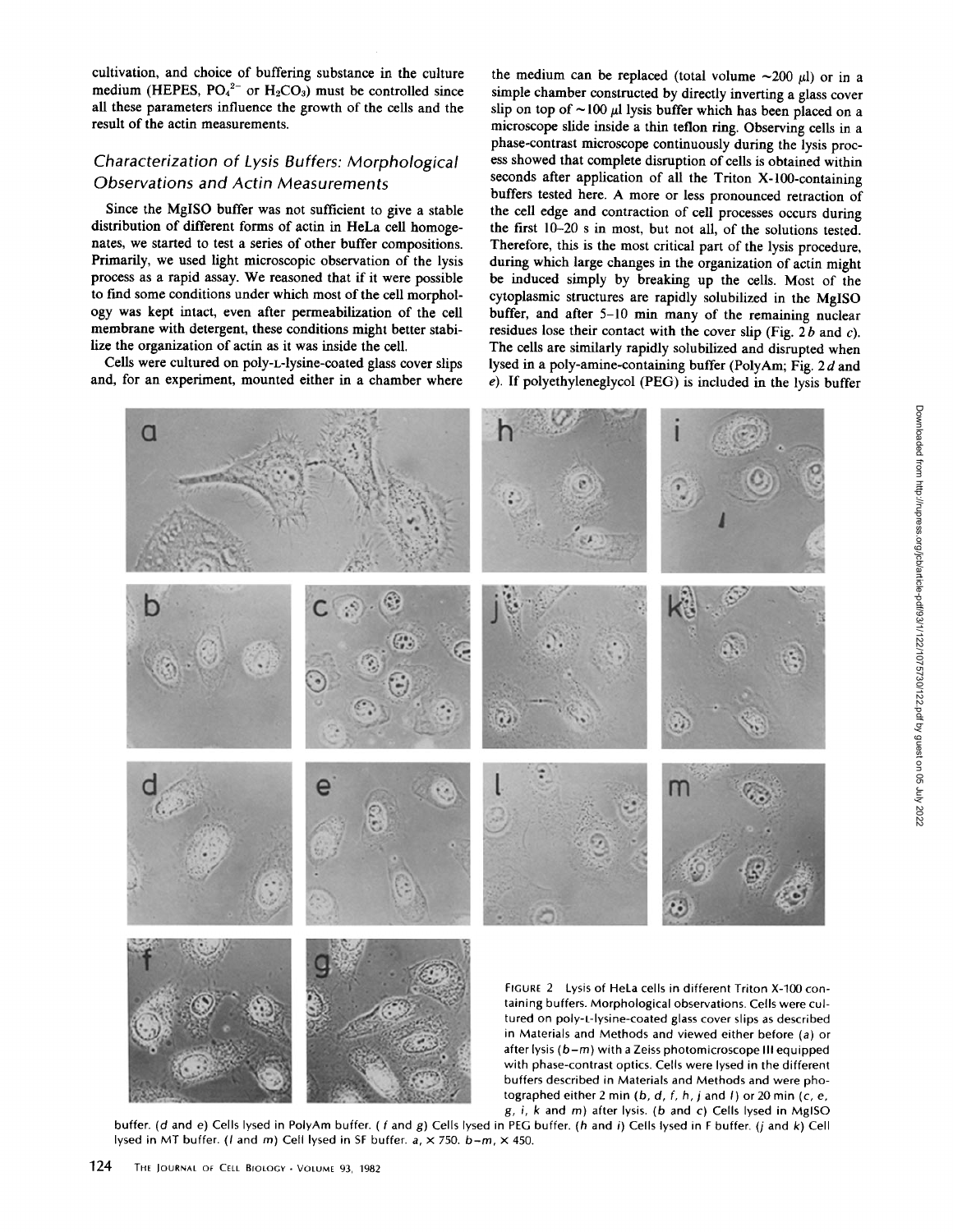(as in Figure 2f and g), much of the original phase density of the cells is preserved, or even increased after lysis. However, during the first <sup>2</sup> min after application of the PEG buffer to the cells, a large number of spherical surface protrusions (or blebs) are formed which later seem to disrupt and disappear. Because of this unexpected vacuolization and extensive contraction of the cell borders in PEG buffer, this solution was not further used for actin measurements.

The next solution tested for lysis of cells contained a rather high concentration of sodium fluoride (100 mM) instead of sodium chloride (the F buffer). As seen in Fig.  $2h$  and i, more of the original cell morphology is preserved early after lysis when compared with the above described buffers. After prolonged incubation (10-20 min), material is solubilized and the cell residues lose phase density. However, under these conditions two parts of the cytoplasm can be distinguished with different solubility properties: one thin and easily extractable peripheral part (at the arrow in Fig.  $2i$ ), and a second more centrally located and thicker part perhaps corresponding to the keratin and vimentin fiber distribution (10, 15).

In <sup>a</sup> microtubule (MT)-stabilizing buffer (containing EGTA and a high concentration of sucrose), most of the original cellular morphology and the detailed outlines of the cell periphery are retained for at least 30 min of incubation (Fig.  $2j$ and  $k$ ). However, the images rapidly lose phase density to a great extent. This might be caused by changes in the refractive index as a result of the high sucrose concentration in the solution. We finally tested a buffer containing both fluoride and sucrose (called SF buffer; see Fig.  $2l$  and m). In principle, with this buffer, the results was similar to that with the MT buffer. However, one major difference was observed when cells were scraped from the plates in SF or MT buffers. As described earlier for the MgISO buffer, the cell debris and nuclei aggregate after some time of incubation of the homogenates . In the presence of sucrose (as in the MT buffer), this process is slowed down and takes usually about 10 min to reach completion. In the SF buffer this aggregation is completely inhibited, even after 24 h of incubation of the homogenates.

Fig. 3 shows representative results of actin pool determinations from cells lysed in the different buffers described above. It is obvious that lysing cells in the MT or SF buffer results in a more stable distribution of unpolymerized and filamentous actin in the homogenates as compared with the MgISO buffer or any of the other buffers tested . This result could be expected from the morphological observations . The mean value of the percentage of unpolymerized actin is  $43.7 \pm 1.7\%$  ( $n = 10$ ) and 40.4  $\pm$  1.9% (n = 4) in the MT and SF buffers, respectively.

One other factor of importance for the stability of actin pools in HeLa cell homogenates became clear during these experiments. The initial rate of depolymerization in MgISO buffer always showed large variations between different experiments. Therefore, we tested whether the washing procedure (two times with PBS) affected the results of the actin measurements. Excluding the wash, or washing with fresh Eagle's MEM (without serum), seemed to induce a rapid and even further depolymerization of actin. The measured value of unpolymerized actin was  $\sim 60-70\%$  at the first measurement (see Fig. 3*a*). Furthermore, if cells were washed with PBS or MgISO buffer (without Triton X-100) and then lysed with Eagle's MEM (-serum) containing Triton X-100, the high level of unpolymerized actin was also obtained (data not shown). These experiments show that one part of the apparent depolymerizing factor, or factor accelerating a depolymerizing activity, can be washed away (or inhibited) by PBS but added back with



FIGURE <sup>3</sup> Lysis of HeLa cells in different Triton X-100 containing buffers. Actin pool determinations . For each experiment, one petri dish (90 mm  $\phi$ ) with HeLa cells was taken to actin determinations as described in Materials and Methods. Cells were lysed either without (A) or with a prior wash with PBS  $(B-F)$  in the MgISO buffer (A and B), in the PolyAm buffer (C), in the F buffer (D), in the MT buffer  $(E)$ , or in the SF buffer  $(F)$ . DNAse inhibitor activity (unpolymerized actin) in the homogenates was determined at different times after lysis (O). Directly after lysis (2 min), 20  $\mu$ l of the homogenates was diluted five times with lysis buffer and treated with guanidineHCl solution (Blikstad et al. 1978), before the total amount of actin was determined  $(\bullet)$ . The results are expressed as  $\mu$ g actin/plate, calculated from the estimated specific inhibitor activity of 90,870 (see Materials and Methods) .

Eagle's MEM at the moment of lysis. This factor is not  $Ca^{2+}$ ions, since inclusion of <sup>2</sup> or <sup>10</sup> mM EGTA in the Eagle's MEM used for lysis did not influence the depolymerization observed . We have not yet identified what component(s) in the Eagle's MEM is (are) responsible for this effect on the actin pools. The same result has been observed when cells are lysed in MT buffer in the presence of growth medium (data not shown). A rapid depolymerization was observed, reaching up to 70-80% unpolymerized actin after 10 min as compared with a stable level  $\sim$ 35% (compare Fig. 3 e) in homogenates of cells washed with PBS before lysis.

As has been described above, there are many factors that influence actin measurements on cell homogenates. For the following experiments we chose to wash cells twice with PBS before lysis in either MT or SF buffer. With each batch of cells used (each experimental day) untreated controls were measured in parallel with cells treated in different ways. Such pairs of plates were always used in the calculations of possible effects of the different treatments (see below and Tables I-IV).

# Effect of Chemicals, Proteolytic Enzymes and Viral Infection on the Organization of Actin

After the growth and lysis conditions had been established as described above, we performed some physiological experiments to test the hypothesis that the distribution of actin between unpolymerized and filamentous forms might be changed after various treatments affecting the morphology or motility of cells. The mushroom poison cytochalasin B is known to disrupt the distribution of actin-containing stressfibers and impair motility of various kinds (for review, see reference 27). When actin pools were measured after treating cells with relatively low concentrations of cytochalasin B, an increase was seen in the unpolymerized pool of actin (Table I). If the amount of unpolymerized actin of treated cells is expressed as percent of the unpolymerized pool of untreated plates (measured the same day), then a significant increase of 30%-40% of the unpolymerized pool is observed, depending on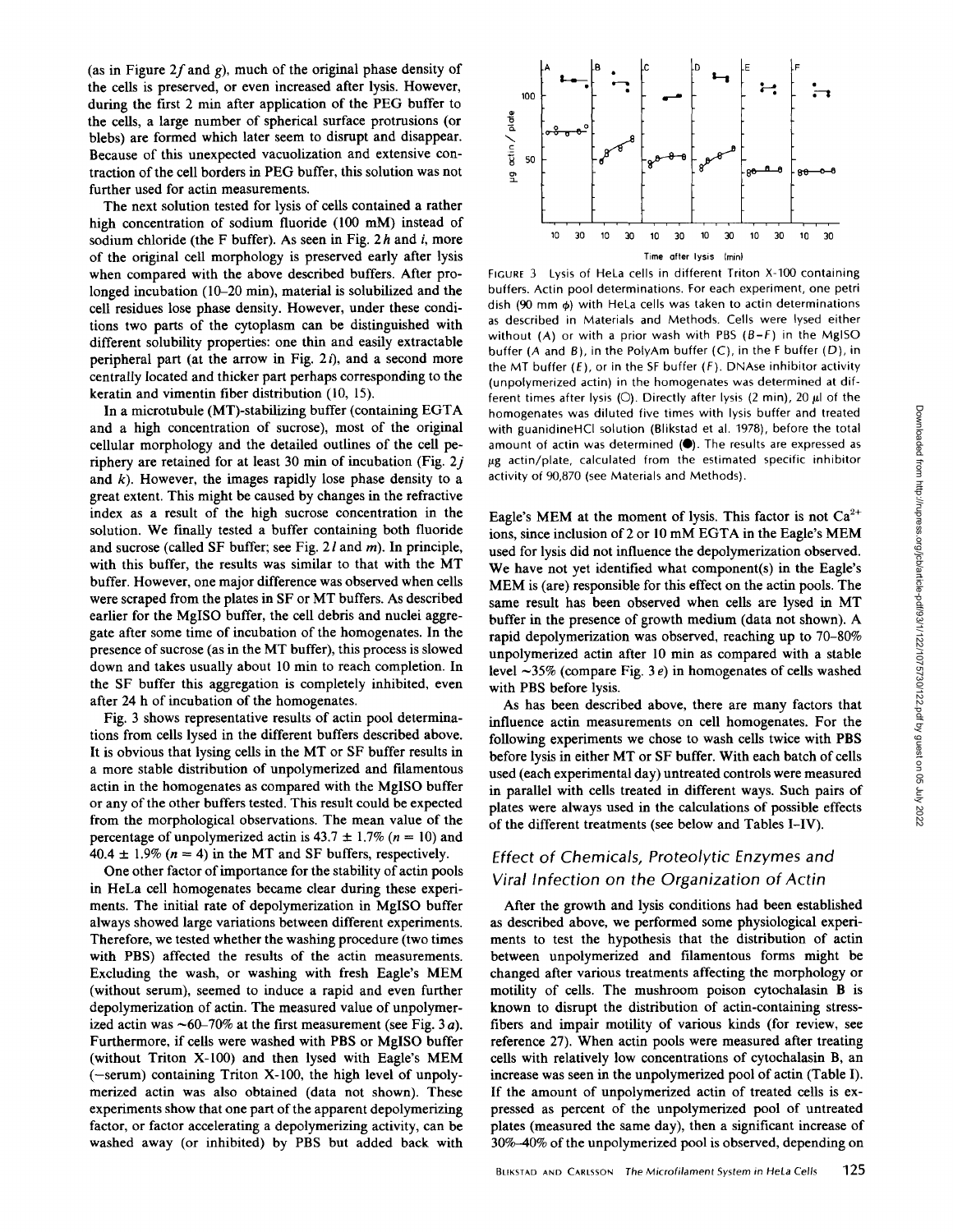TABLE Effect of Cytochalasin B on Actin Pools

| <b>Buffer</b> | Treatment           | % Unpolymerized $\pm$<br>SEM(n) | Δ%      | $\mu$ g actin/plate (n) | No. of cells/plate   | pg actin/cell |
|---------------|---------------------|---------------------------------|---------|-------------------------|----------------------|---------------|
| MT            | UT                  | $41.5 \pm 0.2$ (7)              |         | $96.4 \pm 0.8$ (4)      | ND.                  |               |
| MT            | $20 \mu M$ , 60 min | $55.6 \pm 0.7(6)$               | $+14.1$ | $98.5 \pm 1.3(4)$       | ND.                  |               |
| MT            | UT                  | $37.9 \pm 0.4$ (12)             |         | $76.2 \pm 1.1$ (5)      | $10.5 \times 10^{6}$ | 7.25          |
| MT            | $20 \mu M$ , 60 min | $48.0 \pm 0.5$ (12)             | $+10.1$ | $66.8 \pm 0.3$ (4)      | $10.5 \times 10^{6}$ | 6.36          |
| MT            | $20 \mu M$ , 60 min | $48.0 \pm 0.6$ (12)             | $+10.1$ | $83.5 \pm 0.7(5)$       | $10.5 \times 10^{6}$ | 7.96          |
| <b>SF</b>     | UT                  | $39.9 \pm 0.4$ (8)              |         | $103.3 \pm 2.0$ (4)     | ND.                  |               |
| <b>SF</b>     | $20 \mu M$ , 60 min | $49.9 \pm 1.0$ (8)              | $+10.0$ | $105.7 \pm 1.4$ (4)     | ND.                  |               |
| <b>SF</b>     | UT                  | $35.2 \pm 0.4$ (8)              |         | $99.7 \pm 0.6$ (4)      | ND.                  |               |
| <b>SF</b>     | $40 \mu M$ , 60 min | $51.0 \pm 1.0$ (6)              | $+15.8$ | $95.3 \pm 0.9$ (4)      | ND.                  |               |
| SF            | $40 \mu M$ , 60 min | $47.4 \pm 0.7$ (6)              | $+12.2$ | $97.5 \pm 1.0$ (4)      | ND.                  |               |

Actin pool measurements were performed as described in Fig. 3 and Materials and Methods. The results represent mean values ±SEM, using for the calculation all time-points from curves such as in Fig. 3 E or F. Untreated (UT) and treated plates measured the same day was paired (see further Table IV). The number of cells per plate was determined on duplicate petri dishes cultured under identical conditions as the plates used for actin determinations . NO, not determined .

| TABLE II                            |
|-------------------------------------|
| Effect of Colchicine on Actin Pools |

|           |                           | % Unpolymerized $\pm$ |                          |                         |                      |               |
|-----------|---------------------------|-----------------------|--------------------------|-------------------------|----------------------|---------------|
| Buffer    | Treatment                 | SEM(n)                | Δ%                       | $\mu$ g actin/plate (n) | No. of cells/plate   | pg actin/cell |
| SF        | UT                        | $43.3 \pm 0.5$ (8)    | ∽                        | $99.4 \pm 1.7(4)$       | <b>ND</b>            |               |
| <b>SF</b> | $5 \times 10^{-4}$ M, 3 h | $33.1 \pm 0.3$ (8)    | $-10.2$                  | $101.9 \pm 0.6$ (4)     | ND.                  |               |
| MT        | UT                        | $39.2 \pm 0.5$ (8)    | $\overline{\phantom{m}}$ | $105.9 \pm 1.7(4)$      | ND.                  |               |
| MT        | $5 \times 10^{-4}$ M, 3 h | $33.0 \pm 0.5$ (8)    | $-6.2$                   | $108.3 \pm 2.6$ (4)     | ND.                  |               |
| MT        | UT                        | $38.1 \pm 0.7$ (9)    | $\overline{\phantom{0}}$ | $68.7 \pm 1.8$ (5)      | $9.2 \times 10^{6}$  | 7.46          |
| MT        | $10^{-6}$ M, 3 h          | $29.1 \pm 0.4$ (11)   | $-9.0$                   | $67.0 \pm 0.9$ (6)      | $9.2 \times 10^6$    | 7.29          |
| MT        | $10^{-7}$ M, 3 h          | $30.3 \pm 0.5$ (11)   | $-7.8$                   | $72.1 \pm 0.9$ (6)      | $9.2 \times 10^{6}$  | 7.84          |
| MT        | UT                        | $49.8 \pm 0.6$ (11)   | $\overline{\phantom{0}}$ | $88.7 \pm 1.5$ (6)      | $18.0 \times 10^6$   | 4.93          |
| MT        | $10^{-7}$ M, 3 h          | $36.6 \pm 0.6$ (9)    | $-13.2$                  | $100.6 \pm 1.3$ (6)     | $18.0 \times 10^{6}$ | 5.59          |
| МT        | $10^{-8}$ M, 3 h          | $39.8 \pm 1.0$ (11)   | $-10.0$                  | $102.2 \pm 0.6$ (5)     | $18.0 \times 10^{6}$ | 5.68          |

See legend of Table <sup>I</sup> for details.

TABLE III Effect of Diamide on Actin Pools

| Buffer | Treatment                    | % Unpolymerized $\pm$<br>SEM (n) | Δ%      | $\mu$ g actin/plate (n) | No. of cells/plate | pg actin/cell |
|--------|------------------------------|----------------------------------|---------|-------------------------|--------------------|---------------|
| МT     | UT                           | $48.9 \pm 0.7$ (8)               |         | $109.3 \pm 1.2$ (4)     | ND.                |               |
| МT     | $5 \times 10^{-4}$ M, 10 min | $39.7 \pm 0.8$ (8)               | $-9.2$  | $108.2 \pm 1.0$ (4)     | ND.                |               |
| MT     | UT                           | $49.8 \pm 0.6$ (11)              |         | $88.7 \pm 1.5$ (6)      | $18.0 \times 10^6$ | 4.93          |
| МT     | $5 \times 10^{-4}$ M, 10 min | $32.7 \pm 0.4*$ (9)              | $-17.1$ | $93.9 \pm 0.8$ (6)      | $18.0 \times 10^6$ | 5.22          |
| МT     | $5 \times 10^{-4}$ M, 60 min | $26.2 \pm 0.5$ (10)              | $-23.6$ | $100.8 \pm 1.2$ (6)     | $19.7 \times 10^6$ | 5.12          |

See legend of Table <sup>I</sup> for details,

\* Slight polymerization,

the concentration of cytochalasin B used (Table IV).

As a control we also tested colchicine, which is known to disturb microtubule organization. Colchicine also had a completely unexpected effect on the organization of actin (Tables II and IV). Treatment of cells with colchicine leads to an increase of  $\sim$ 20% of the filamentous pool of actin, apparently irrespective of the concentration used in these experiments .

Both actin itself and unpolymerized actin in the form of the profilin: actin complex are sensitive to oxidation  $(4, 7, 8)$ . We therefore tested the oxidant diamide for possible effects on the actin distribution in cells. Brief treatment with diamide results in an extensive increase of the filamentous pool of actin as measured in the homogenates (Tables III and IV). In one case, nearly 50% of the unpolymerized actin pool was converted to filaments after a 60-min incubation.

However, different manipulations with the energy metabolism of the cells, by glucose treatment (Table IV) or inhibition of oxidative phosphorylation by azide or the uncoupler dinitrophenol (data not shown), did not affect the G-/F-actin ratio to any significant extent. Neither trypsin added to the culture medium nor trypsin/EDTA-induced rounding up of cells had any effect on the actin distribution (Table IV). Other treatments that have no significant effect on the G-/F-actin ratio include blocking cells in S-phase by <sup>10</sup> mM thymidine (Table IV) and serum starvation (0.5% calf serum for 24 h) (data not shown). Furthermore, we have been unable to detect any significant change in the G-/F-actin ratio during infection of HeLa cells with adenovirus type 2 (data not shown). .

One further observation that can be made from the collective number of experiments is that the amount of actin per cell varies considerably depending on the cell density (Fig. 4). Cells from sparse cultures  $(3.0 \times 10^4 \text{ cells/cm}^2)$  contain  $10.7 \pm 0.3$ pg actin/cell, while cells from dense cultures ( $28.5 \times 10^4$  cells/ cm<sup>2</sup>) contains 5.4  $\pm$  0.1 pg actin/cell.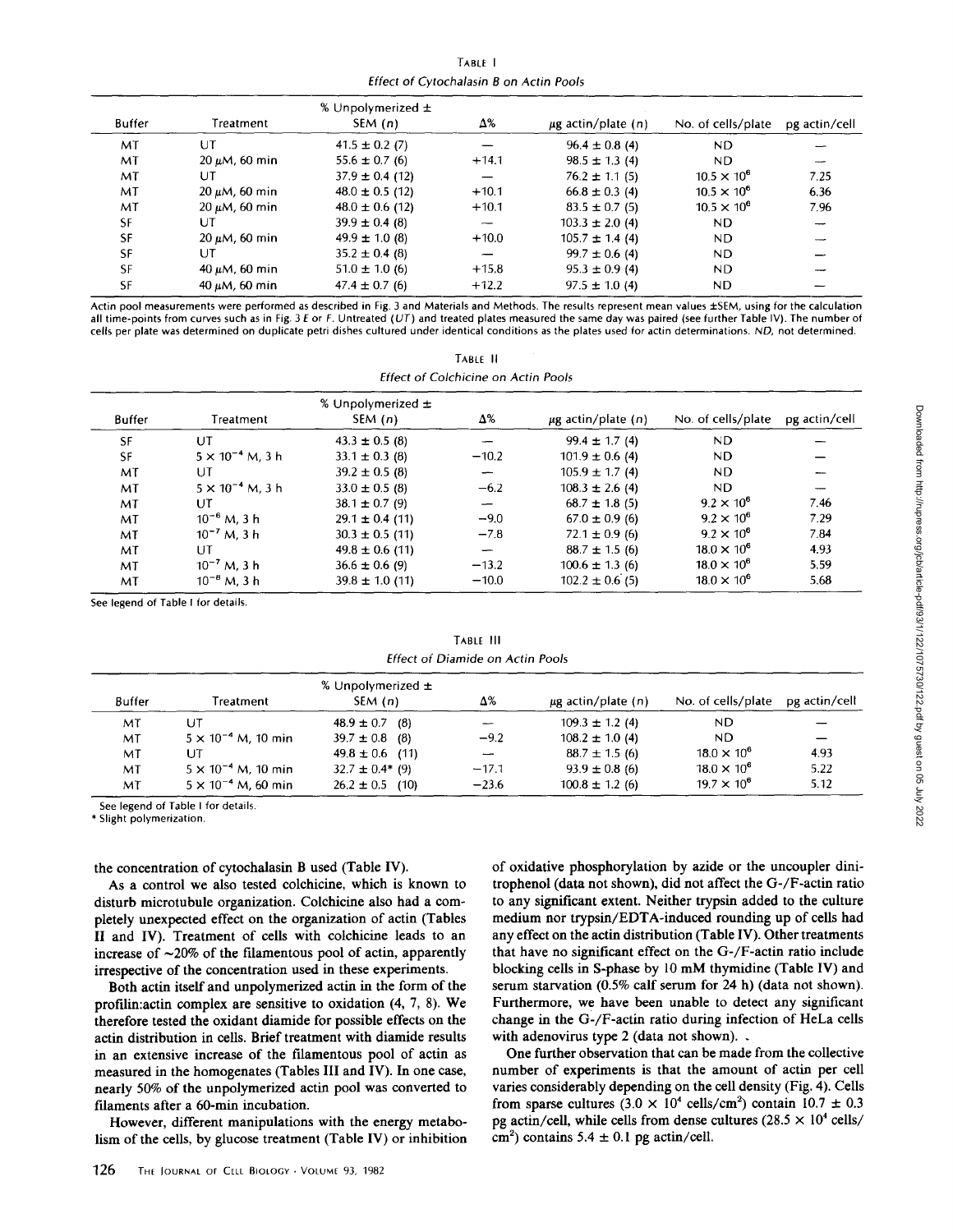TABLE IV Effect of Different Treatments on Actin Pools

| Treatment                              | % Unpolymerized actin<br>of control (n) |     |  |
|----------------------------------------|-----------------------------------------|-----|--|
| Cytochalasin                           |                                         |     |  |
| 20 µM, 1 h                             | $128 \pm 2*$                            | (4) |  |
| $40 \mu M$ , 1 h                       | $139 \pm 6$                             | (2) |  |
|                                        | $132 \pm 31$                            | (6) |  |
| Colchicine                             |                                         |     |  |
| $5 \times 10^{-4}$ M–10 $^{-8}$ M, 3 h | $78 \pm 21$                             | (6) |  |
| Diamide                                |                                         |     |  |
| $5 \times 10^{-4}$ M, 10 min           | $73 \pm 8$                              | (2) |  |
| $5 \times 10^{-4}$ M, 1 h              | 53                                      | (1) |  |
| Glucose                                |                                         |     |  |
| 20 mM, 1 h                             | $99 \pm 0.2$ §                          | (2) |  |
| Trypsin                                |                                         |     |  |
| $0.1 \text{ mg/ml}$ , 4 h              | $109 \pm 85$                            | (2) |  |
| Trypsin/EDTA                           |                                         |     |  |
| $2.5 \text{ mg/ml}$ , 6 min            |                                         |     |  |
| 5 mM, 6 min                            | $93 \pm 25$                             | (5) |  |
| Thymidine                              |                                         |     |  |
| 10 mM, 20 h                            | $97 \pm 0.58$                           | (2) |  |

Actin pool measurements were performed as described previously All time points from curves such as in Fig. 3 E and F were used for the calculation of the initial percentage of unpolymerized actin. For calculations of changes in the unpolymerized pool of actin, each experimental plate was paired with an untreated plate measured the same day. The amount of unpolymerized actin of treated HeLa cells is expressed as % ± SEM of the unpolymerized pool of actin in the paired untreated control plates. Statistical significancies were calculated by Student's t test.

 $*$  P < 0.01.  $\sharp$  P < 0.001.

 $§$  P > 0.2.



No. of cells (x10<sup>-6</sup>) / 90mm petri dish

FIGURE 4 Determination of the total amount of actin per cell at various cell densities. The total amount of actin (+ guanidineHCI) per cell (as determined in experiments such as in Fig. 3 and Table <sup>I</sup> IV) was plotted against the logarithm of the number of cells per 90 mm  $\phi$  petri dish. The straight line drawn was fitted by linear regression analysis. The coefficient of correlation was estimated to be 0.92.

## DISCUSSION

Several complicating facts have been observed when one is trying to measure actin pools in cell homogenates . Both depolymerization and polymerization reactions (1, 6, 26) have been detected, which makes it difficult to decide how large the original pool sizes might have been. Here, we have searched for conditions which both morphologically and biochemically stabilize filamentous structures in the cell . Two buffers, the MT and SF buffer, have been found to give <sup>a</sup> reliably constant distribution of unpolymerized and filamentous actin. Under these lysis conditions significant shifts in the G-/F-actin ratio have been revealed after specific treatments of the cells.

Much work has been directed toward an understanding of

how cytochalasins might act to inhibit motility. Recently, several laboratories have reported on the detailed biochemical interaction between cytochalasin and the fast polymerizing end of actin filaments (2, 3, 16-18). Some years ago it was also proposed that the interaction between several actin binding proteins and filamentous actin is highly sensitive to cytochalasins (13, 25, 29). From our experiments and others (19), it is clear that the rapid and dramatic change in morphology is not accompanied by an extensive depolymerization of actin. However, contrary to Morris and Tannenbaum (19), we detect a statistically significant increase of the unpolymerized actin pool. This difference can be explained by the different lysis conditions used. The increase in the unpolymerized pool we detected might be explained simply by a disaggregation of filament bundles, thus making them more sensitive to depolymerization after lysis.

The increase in the fraction of filamentous actin obtained after colchicine treatment of cells was quite unexpected. Colchicine has been widely used as a specific probe for microtubule function. Cytoplasmic microtubules disappear (11, 22, 28) and the pool of free tubulin increases rapidly after colchicine treatment of cells (23). However, apparently normal microfilament bundles are still present in spread-out cells (11) and will form if cells are allowed to spread in the presence of colchicine (12) . No direct interaction between colchicine and actin has so far been presented. Our results indicate that the organization ofmicrotubules and microfilaments is coordinatively regulated. In an earlier communication we proposed (5) that a function or activity regulating the depolymerization of actin might be linked to intact microtubules (maybe at the peripheral ends). The relatively small increase seen in the pool of filamentous actin might be explained if the depolymerizing activity is not inhibited by the breakdown of microtubules but only compartmentalized to a less efficient position in the cell. There could also, a priori, be several types of depolymerization activities in the cell, and only one of these linked to microtubules. We do not yet know anything about the possible nature of this activity.

It is known that one form of unpolymerized actin, the profilin: actin complex, is sensitive to oxidants  $(7, 8)$  and can be induced to form filaments if treated with stoichiometric amounts of, for example, diamide (4) . Therefore it was interresting to test whether changes in the redox potential in the cells affected the pools of actin. The increase in filamentous actin seen after treatment of cells with diamide could indicate that oxidation reactions are of prime importance in the formation of actin filaments. Several investigators have also proposed that oxidation-reduction reactions might be involved in the regulation of microtubule organization (20, 21) .

One could visualize that reorganization of fibrous structures in the cell would be energy-requiring processes . Ultrastructural and biochemical observations have shown that lymphocytes respond to azide by accumulating large numbers of actin filaments (9, 14) . However, the fact that no alteration in actin pools was observed after changes in the energy metabolism of HeLa cells does not necessarily exclude a tight coupling between an energy requirement and reorganization of actin. The use of other metabolic inhibitors may give a different result.

It is clear that the effects of cytochalasin, colchicine, and diamide represent significant changes in the actin pools . On the other hand, it is also clear that several treatments of cells which lead to extensive alterations in cell morphology and motility (virus infection, blocking cells in S-phase, or trypsin/ EDTA induced rounding up of cells) are not coupled to an